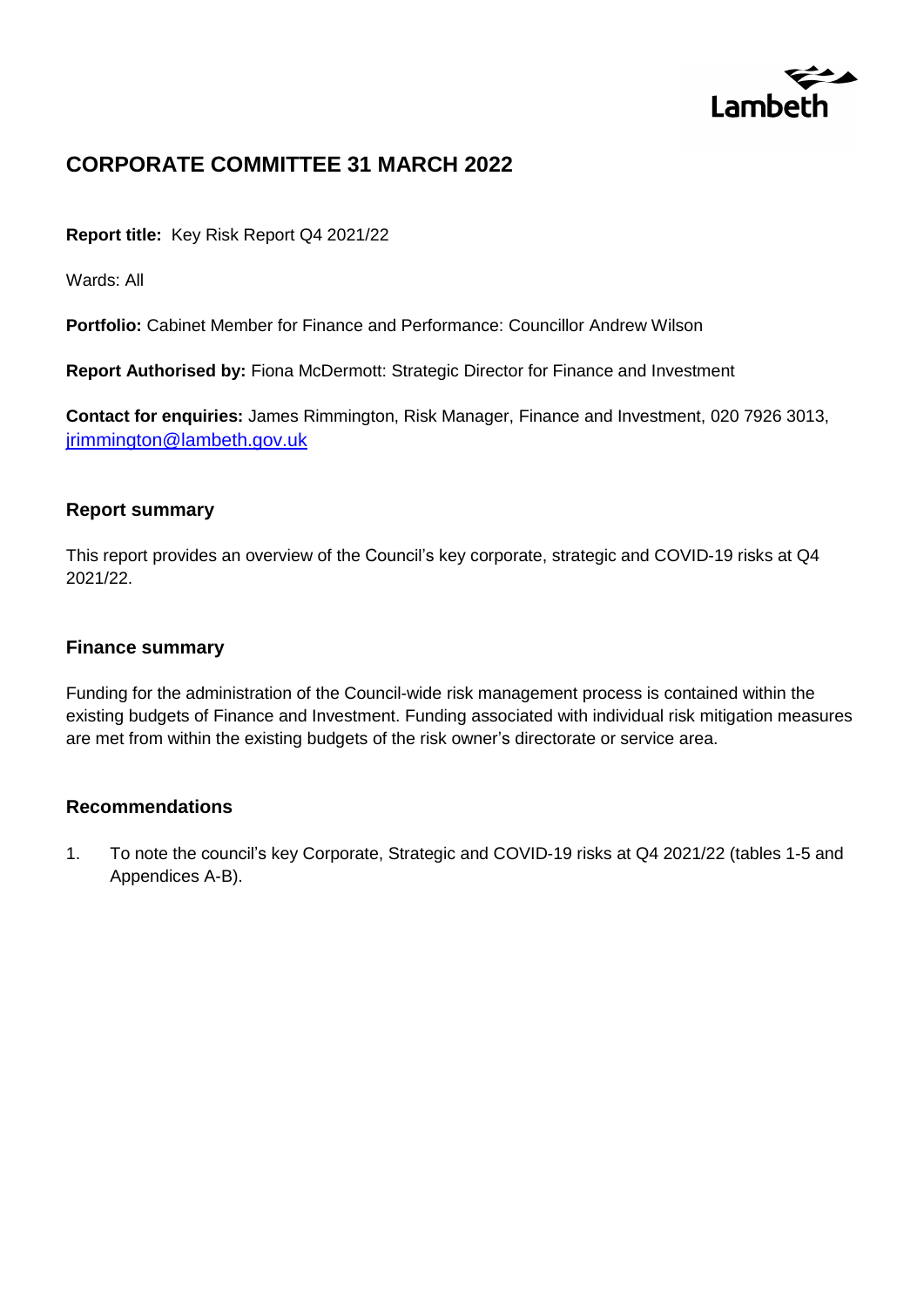# **1. CONTEXT**

- 1.1 The Council's ongoing risk management aims are:
	- a. To give Members and Senior Officers an understanding of the key risks facing the Council and its community, and how these risks are being responded to;
	- b. Ensure that risk management effectively supports the corporate governance of the London Borough of Lambeth;
	- c. Ensure the process for identifying, evaluating, controlling, reviewing, reporting and communicating risks is in line with best practice, consistently applied and understood;
	- d. To provide a strategic lead and champion risk management, increasing our capacity for risk, whilst maintaining our statutory responsibilities; and,
	- e. To take a lead on developing and replicating best practice in risk management, providing value for money and enabling better outcomes

## **2. PROPOSAL AND REASONS**

- 2.1 The Council's risk register holds a variety of risks relating to:
	- a. Corporate & Strategic objectives;
	- b. COVID-19 and Brexit threats / impacts; and,
	- c. Significant operational risks (including health and safety risks)
- 2.2 Risks are prioritised for reporting in accordance with the scoring methodology highlighted within the Risk Management Strategy 2020-23 - Lambeth's risk scoring matrix is shown in Figure 1.

 $(8)$ 

32

24

16

8



2.3 **Figure 1**: Lambeth's risk scoring matrix:

2.4 Risks are identified and assessed on an ongoing basis across all Divisions and Directorates. The Council's corporate risk management system "JCAD" holds the corporate, strategic and operational risks identified across the Council. The risk team manage and develop the system and responsible officers (risk and control owners) access the risk system to review and update risks directly or provide risk updates to the risk team for importing into JCAD.

 $(1)$ 

2.5 Information from the Council's risk system is used to create risk reports for Management Teams Members and partners, and where possible, Internal Audit refer to the risks captured in JCAD to inform their annual audit planning (key risks are also included in Business Plans alongside other key data sets).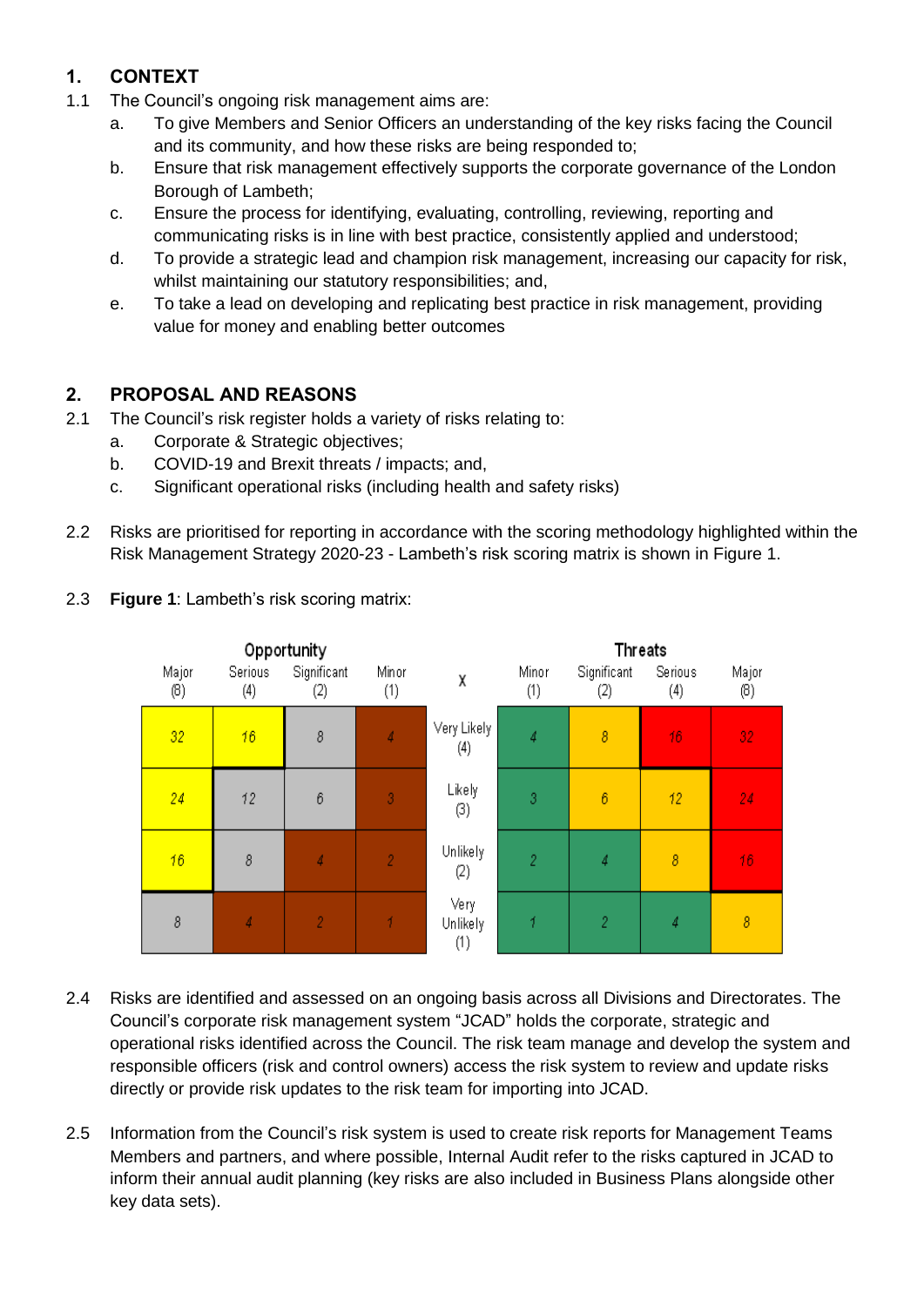## **Risk numbers**

2.6 There is currently a total of **74** key risks captured on risk registers at Q4 2021/22 (**37** Corporate and **37** Strategic). The corporate risks relate to core business functions and corporate health (people, processes and systems), and the strategic risks relate to the Council's overarching strategic objectives and Borough Plan outcomes.



2.7 **Figure 2:** Number of Corporate and Strategic Risks by Red Amber Green (RAG) status:

## **Risk Appetite**

2.8 "By defining its risk appetite, an organisation can arrive at an appropriate balance between uncontrolled innovation and excessive caution" (Institute of Risk Management 2016).

## **Lambeth's Risk Appetite Statement (Included in LBL Risk Management Policy 2020-23)**

2.9 The London Borough of Lambeth (LBL) seeks to identify, assess and respond to all key risks that may affect the achievement of key business objectives and borough plan outcomes. Once a risk has been identified and rated, LBL will adopt a risk response based on the risk score. LBL risk responses are:

## **TREAT; TOLERATE, TRANSFER, or TERMINATE**

2.10 **Figure 3:** Risk appetite matrix: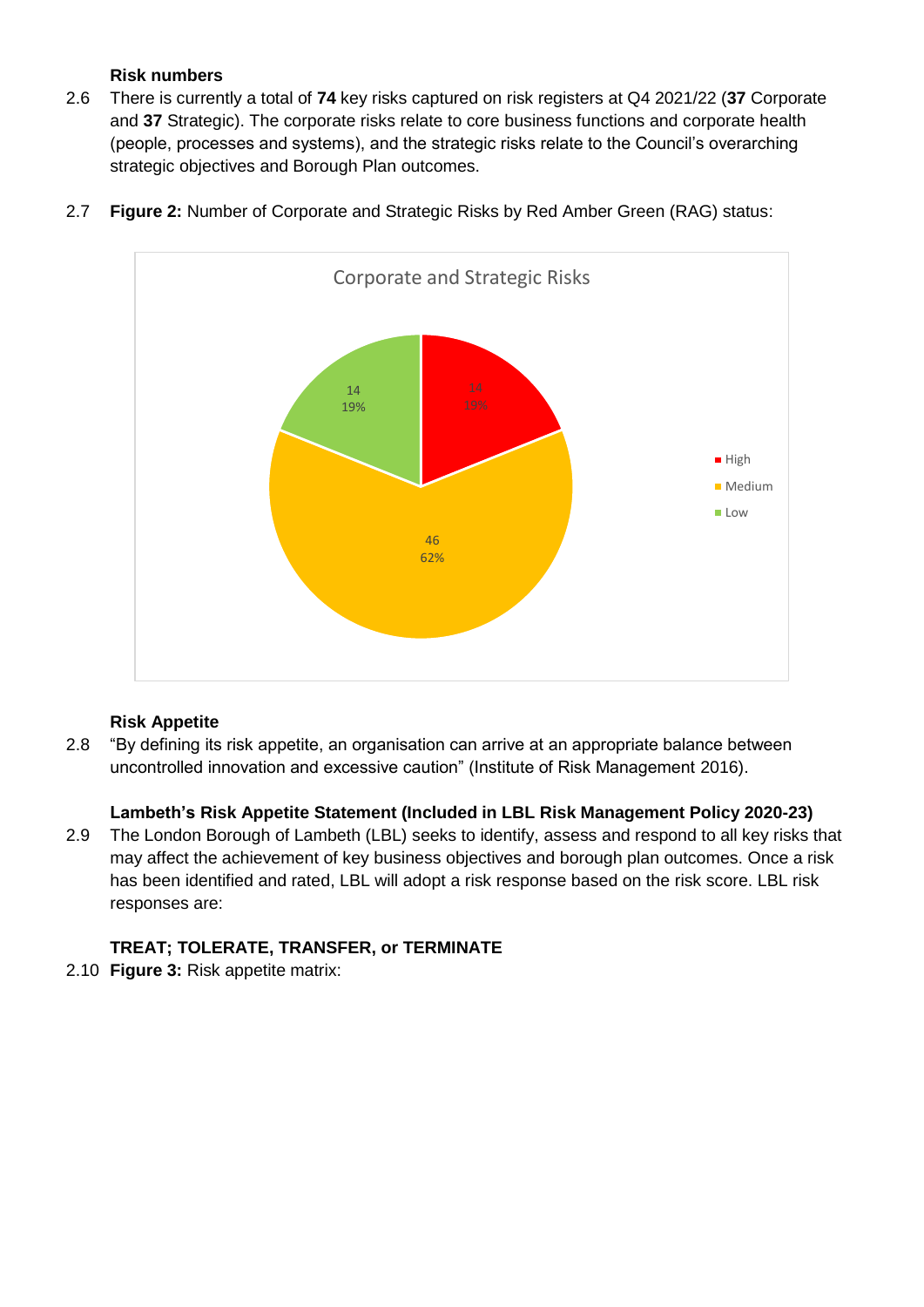# **Risk Appetite Matrix**

| <b>Risk Category</b>                   |                                                                                              | Averse<br>Risk Score<br>$1 - 2$  | <b>Minimal</b><br><b>Risk Score</b><br>$3 - 4$ | Cautious<br><b>Risk Score</b><br>$6 - 8$ | Open<br><b>Risk Score</b><br>$12 - 16$ | Hungry<br><b>Risk Score</b><br>$24 - 32$ |
|----------------------------------------|----------------------------------------------------------------------------------------------|----------------------------------|------------------------------------------------|------------------------------------------|----------------------------------------|------------------------------------------|
| Strategy & Finance                     |                                                                                              |                                  |                                                |                                          |                                        |                                          |
| Growth & Opportunity                   |                                                                                              |                                  |                                                |                                          |                                        |                                          |
| Governance & Compliance                |                                                                                              |                                  |                                                |                                          |                                        |                                          |
| <b>Customer Outcomes &amp; Quality</b> |                                                                                              |                                  |                                                |                                          |                                        |                                          |
| Contract Management                    |                                                                                              |                                  |                                                |                                          |                                        |                                          |
| Information Governance                 |                                                                                              |                                  |                                                |                                          |                                        |                                          |
| People                                 |                                                                                              |                                  |                                                |                                          |                                        |                                          |
| <b>Risk Appetite Level</b>             |                                                                                              | <b>Risk Appetite Description</b> |                                                |                                          |                                        |                                          |
|                                        | Avoidance of risk and uncertainty is a key objective. Exceptional circumstances are required |                                  |                                                |                                          |                                        |                                          |

| Avoidance of risk and uncertainty is a key objective. Exceptional circumstances are required   |
|------------------------------------------------------------------------------------------------|
| for any acceptance of risk.                                                                    |
| Preference for the ultra-safe options that have a low degree of risk and only have a           |
| potential for limited benefit.                                                                 |
| Preference for the safe options that have a moderate degree of risk and may only have          |
| limited potential benefits.                                                                    |
| Willing to consider all options and choose the one that is most likely to result in successful |
| delivery. Risk will be minimised while also providing an acceptable level of business benefit. |
| Eager to realise benefits and to choose options to achieve this despite the higher risk.       |
|                                                                                                |

#### **Risks outside of appetite**

2.11 Risk appetite thresholds and risk responses have been applied to all Corporate and Strategic risks. Currently **14** corporate and **12** strategic risks are outside of appetite (**26** in total which is 35% of all key risks) of these **14** are rated as high risks. The highest rated risks are displayed in tables 1 – 4 and a summary of all corporate and strategic risks are included in appendix A.

#### **Note regarding treatment of risks outside of appetite**

2.12 Through the implementation of risk control measures risk owners aim to reduce "treated" risks to within appetite (or as close to appetite as possible). However, due to the potential major impact some key risks would have if they were to occur (such as total loss of ICT business systems), even if the risk likelihood was rated as "unlikely" the risk would still be rated as "high" overall due to its potential "major" impact. *As long as risks are not materlising and becoming issues then it's acceptable to have high risks on the register.*

#### **Aligning audit activity to key risks**

- 2.13 Appendix 1 of the Internal Audit Plan for 2021/22 provides a summary of the internal audit work that is aligned to key risks (most of the high risks included in this report have audit work linked to them).
- 2.14 **Table 1: Top 10 Corporate risks -** Corporate risks relate to corporate health, key processes, people and systems:

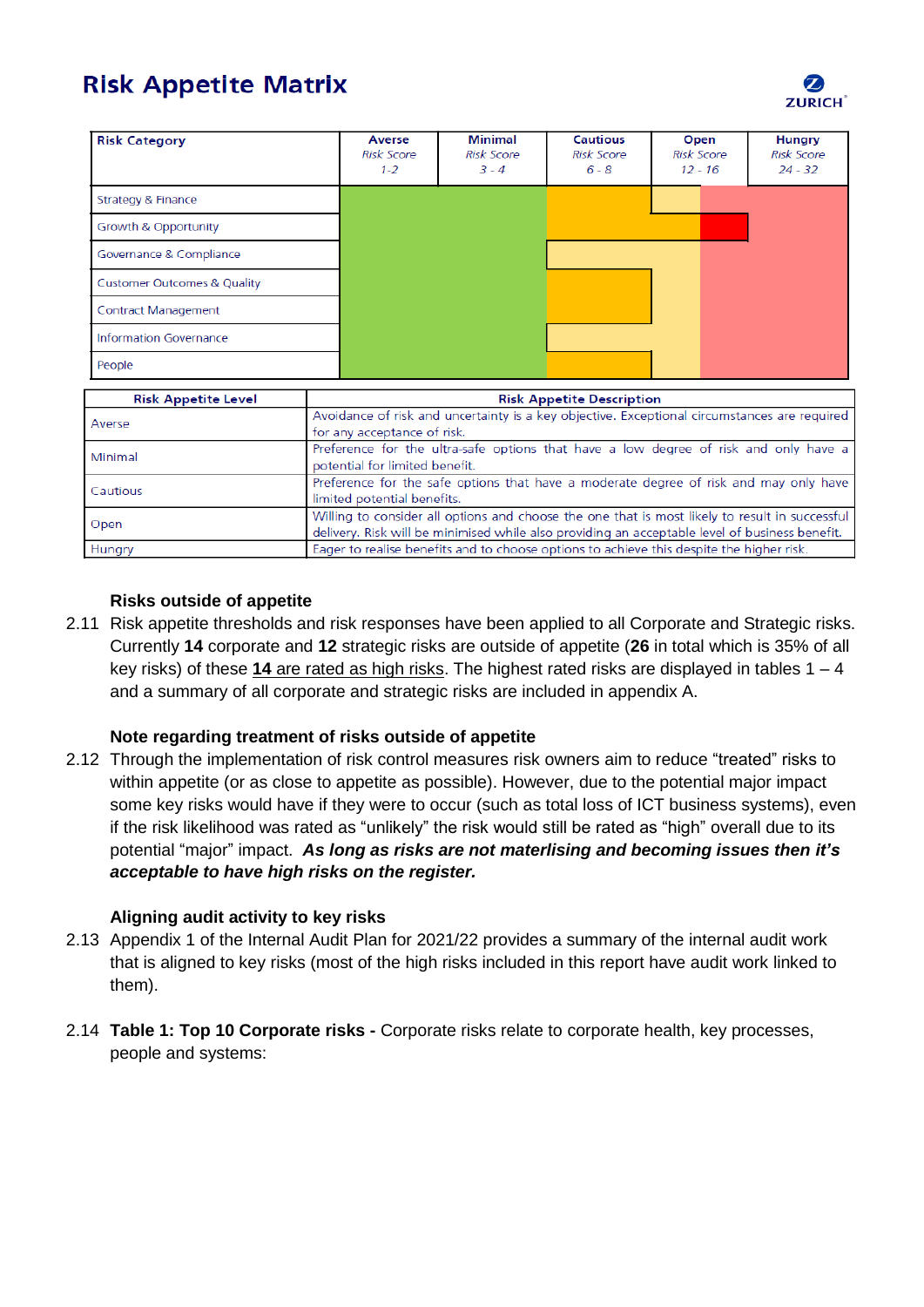| <b>Ref</b>     | <b>Risk</b>                                                                                                                              | Q2 21/22              | Q3 21/22              | Q4 21/22              | Trend* |
|----------------|------------------------------------------------------------------------------------------------------------------------------------------|-----------------------|-----------------------|-----------------------|--------|
| $\mathbf{1}$   | High and increasing levels of Serious<br>Youth Violence (SYV) in the Borough                                                             | <b>High</b><br>(32)   | <b>High</b><br>(32)   | <b>High</b><br>(32)   |        |
| $\overline{2}$ | Cyber-attack with resulting compromise of<br>key systems / personal information                                                          | <b>High</b><br>(24)   | <b>High</b><br>(24)   | <b>High</b><br>(24)   |        |
| 3              | FIRE: Availability of trained persons (Fire<br>Controllers, Fire marshals and PEEP<br>Buddies) to support fire evacuations               | N/A                   | High<br>(24)          | High<br>(24)          |        |
| $\overline{4}$ | First aid in the Civic Centre and Town Hall:<br>The inability to summon first aid quickly in<br>an emergency                             | N/A                   | High<br>(16)          | High<br>(16)          |        |
| 5              | Corporate SAR's: Failure to improve<br>performance and implement<br>recommendations                                                      | High<br>(24)          | <b>High</b><br>(16)   | High<br>(16)          |        |
| 6              | Reputational damage for the organisation<br>relating to IICSA report outcomes and<br>failure to articulate and fulfil our Action<br>Plan | High<br>(24)          | <b>High</b><br>(16)   | High<br>(16)          |        |
| $\overline{7}$ | Over reliance on agency workers covering<br>social worker posts                                                                          | High<br>(16)          | <b>High</b><br>(16)   | High<br>(16)          |        |
| 8              | Failure of a major contractor or supplier                                                                                                | <b>Medium</b><br>(12) | <b>Medium</b><br>(12) | <b>Medium</b><br>(12) |        |
| 9              | Total loss or significant degradation of one<br>or more core business systems (ICT)                                                      | <b>Medium</b><br>(12) | <b>Medium</b><br>(12) | <b>Medium</b><br>(12) |        |
| 10             | Failure to achieve a high level of<br>assurance against Resilience Standards<br>for London (emergency planning)                          | High<br>(16)          | <b>Medium</b><br>(12) | <b>Medium</b><br>(12) |        |

\*Trend arrow indicates a change in risk score or general direction of travel

2.15 **Table 2:** Mitigations and comments for top five Corporate risks:

| <b>Risk Category &amp; Description</b>                 | <b>Mitigations &amp; comments</b>                 |
|--------------------------------------------------------|---------------------------------------------------|
| Customer outcomes and quality                          | In June 2021 the Step 4 relaxing of Covid-19      |
|                                                        | measures on social contact and distancing were    |
| <b>CSSR0005:</b> High and increasing levels of Serious | enacted, with the number of incidents of VAYP     |
| Youth Violence (SYV) in the borough                    | increasing in June (10 incident), July (17), and  |
|                                                        | September (13). October 2021 saw incidents of     |
| <b>High risk (score 32)</b>                            | VAYP descend to its lowest point since May        |
| Corporate risk                                         | 2020. However, ongoing planning assumes that      |
|                                                        | interventions and diversionary activity should be |
| Risk Appetite threshold: 8                             | planned for ahead of Summer 2022.                 |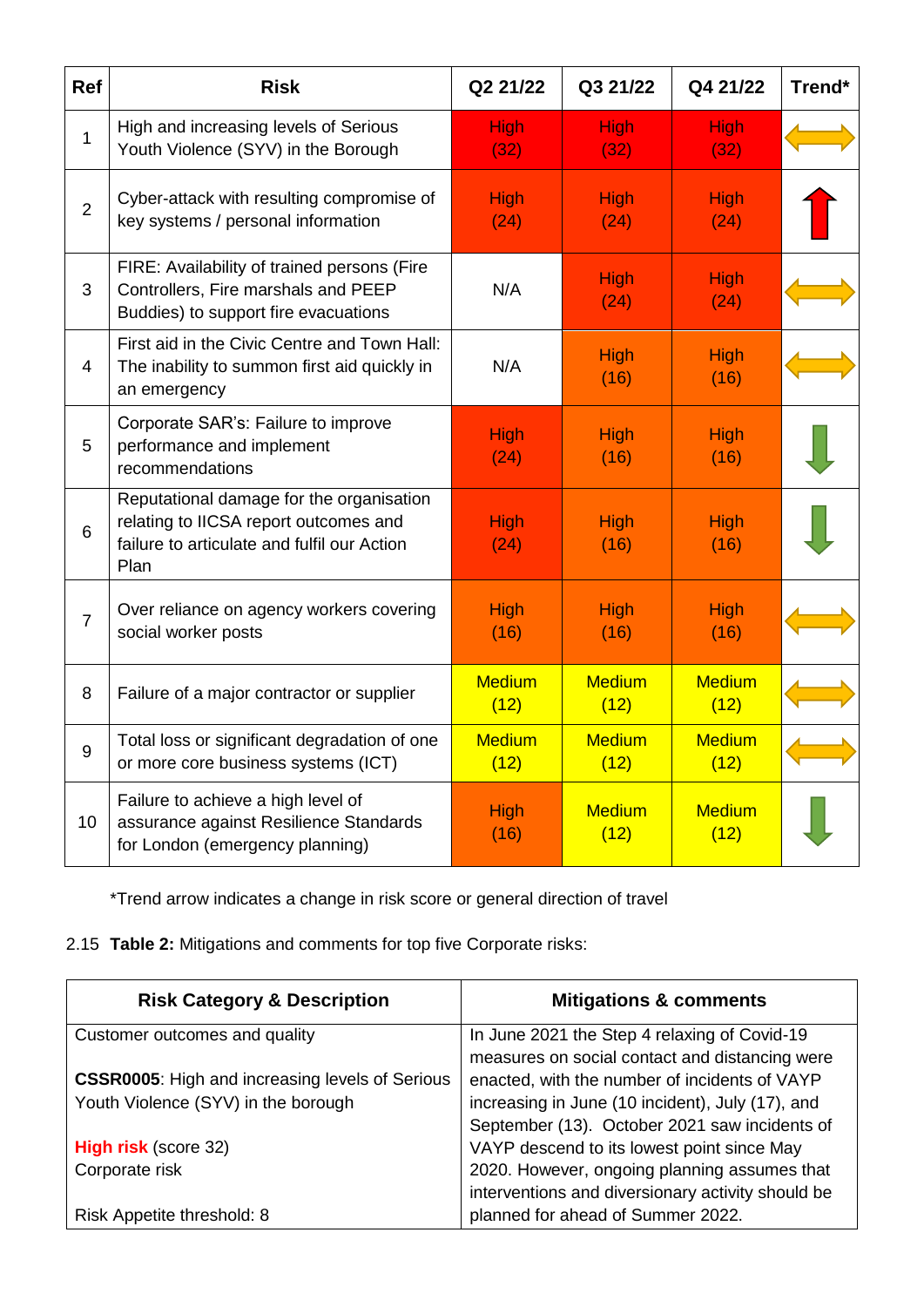| <b>Risk Category &amp; Description</b>                                                                                                                     | <b>Mitigations &amp; comments</b>                                                                                                                                                                                                                                                                                                                                                                                      |
|------------------------------------------------------------------------------------------------------------------------------------------------------------|------------------------------------------------------------------------------------------------------------------------------------------------------------------------------------------------------------------------------------------------------------------------------------------------------------------------------------------------------------------------------------------------------------------------|
| <b>Risk Response: Treat</b><br>Trend: <                                                                                                                    | The Lambeth Made Safer (LMS) programme<br>continues lead activity across 6 key workstreams<br>with governance and oversight provided by the<br>LMS Strategy which last met on the 13th of<br>December 2021.                                                                                                                                                                                                            |
|                                                                                                                                                            | The programme's progress has also been<br>reviewed at management board on 15th<br>December 2021. The programme will continue to<br>develop and evolve in 2022 to best utilise<br>available council and partnership resources. This<br>will include the commissioning of an evaluation<br>partner to evaluate the delivery of the programme,<br>identify best practice and enable the application of<br>lessons learnt. |
|                                                                                                                                                            | Effective working arrangements are in place<br>between the Council, the Police, Key Partners<br>and Community Members and Regular meetings<br>continue with all partners and community groups<br>including during Covid and to address issues<br>raised locally and nationally by the Black Lives<br>Matter movement.                                                                                                  |
|                                                                                                                                                            | The Russian invasion of Ukraine has increased<br>the risk of Cyber-attack globally. At a local level<br>this risk remains high but significant work is in<br>hand in conjunction with external security<br>specialists NCC, A number of improvements have<br>been made, and vulnerabilities detected and<br>closed off.                                                                                                |
| Governance and Compliance<br>RSDR0006: Cyber-attack resulting in the                                                                                       | Summary of actions taken over the last reporting                                                                                                                                                                                                                                                                                                                                                                       |
| compromise of personal information<br><b>High risk (score 24)</b><br>Corporate risk<br>Risk Appetite threshold: 4<br><b>Risk Response: Treat</b><br>Trend: | period:<br>The Council's Cyber Strategy has been<br>approved and is awaiting formal launch<br>The Acceptable Use Policy is agreed in<br>principle but requires finessing to cater for<br>Bring Your Own Device (BYOD)<br>A Cyber-Security Incident Response Team<br>(CSIRT) has been procured.<br>We are represented on the London Office<br>of Technology & Innovation (LOTI)                                         |
|                                                                                                                                                            | governance board with respect to a pan-<br><b>London Cyber-Security Operations Centre</b><br>(CSOC) tender and pilot<br>A major upgrade to the council's mobile<br>device management solution is underway.                                                                                                                                                                                                             |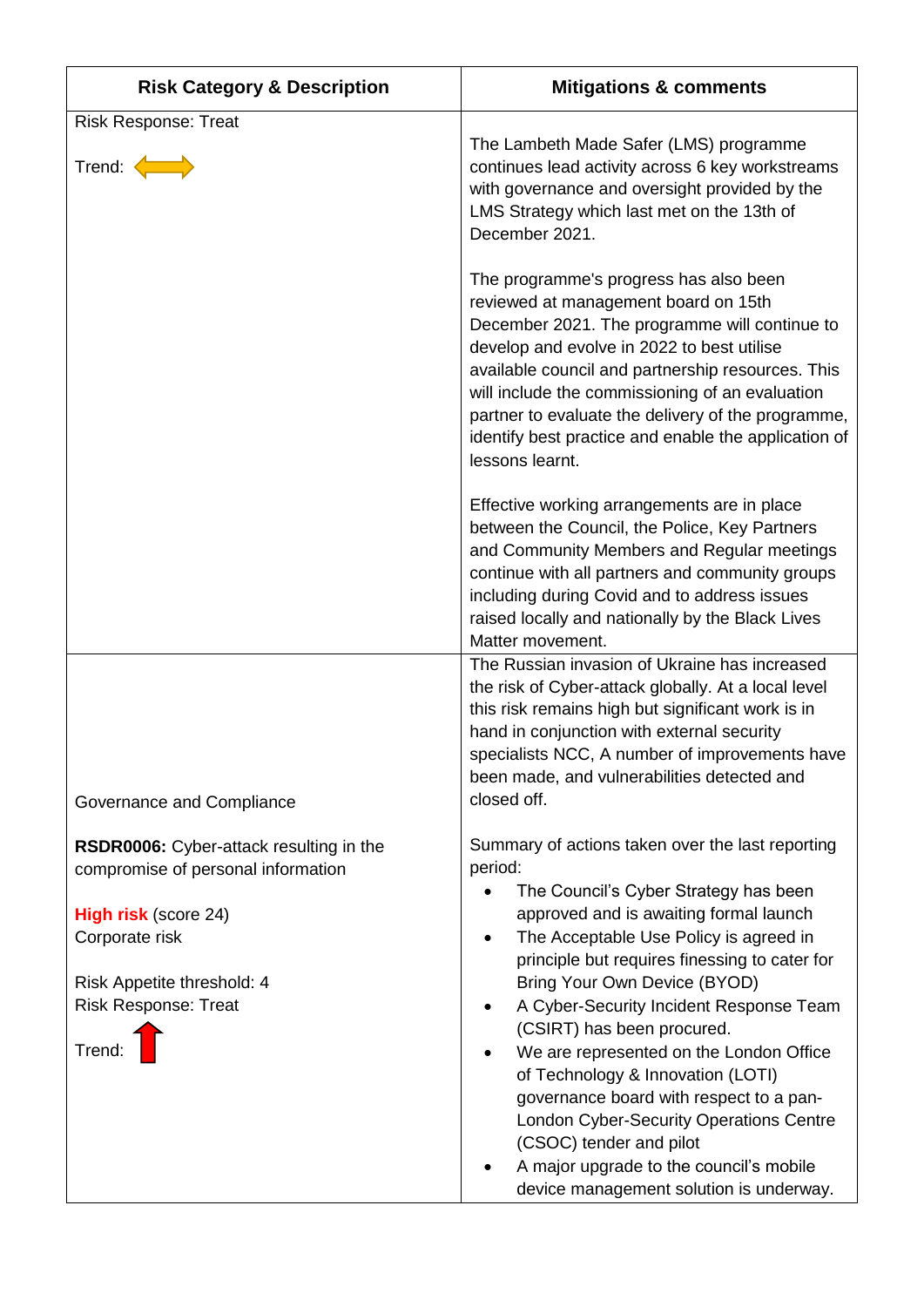| <b>Risk Category &amp; Description</b>                                                                                                                                                                                                                                                            | <b>Mitigations &amp; comments</b>                                                                                                                                                                                                                                                                                                                                                                                                                                                                                                                                                                                                                          |
|---------------------------------------------------------------------------------------------------------------------------------------------------------------------------------------------------------------------------------------------------------------------------------------------------|------------------------------------------------------------------------------------------------------------------------------------------------------------------------------------------------------------------------------------------------------------------------------------------------------------------------------------------------------------------------------------------------------------------------------------------------------------------------------------------------------------------------------------------------------------------------------------------------------------------------------------------------------------|
|                                                                                                                                                                                                                                                                                                   | The Information Risk Assurance Group will<br>next meet in April 2022. This forms a key<br>aspect of the SIRO's management and<br>control of information, cyber and technology<br>risk<br>Mandatory Security Awareness training has<br>also been rolled out.                                                                                                                                                                                                                                                                                                                                                                                                |
|                                                                                                                                                                                                                                                                                                   | The ICT team continue to follow national expert<br>cyber security advice and guidelines are always<br>looking at new initiatives which will help Lambeth                                                                                                                                                                                                                                                                                                                                                                                                                                                                                                   |
|                                                                                                                                                                                                                                                                                                   | strengthen its security posture further.                                                                                                                                                                                                                                                                                                                                                                                                                                                                                                                                                                                                                   |
|                                                                                                                                                                                                                                                                                                   | Many of our Fire Marshals and Fire Controllers<br>are still working from home and may continue to<br>do so under the Council's new hybrid working<br>arrangements and some do not want to continue<br>the role. Hybrid working is also affecting the<br>availability of buddies to assist staff who have<br>Personal Emergency Evacuation Plans.                                                                                                                                                                                                                                                                                                           |
| Governance and Compliance                                                                                                                                                                                                                                                                         | Actions taken:<br>A short mandatory fire safety course                                                                                                                                                                                                                                                                                                                                                                                                                                                                                                                                                                                                     |
| <b>OCEHR0048: FIRE: Availability of trained</b><br>persons (Fire Controllers, Fire marshals and<br>PEEP Buddies) to support fire evacuations<br><b>High risk (score 24)</b><br>Corporate risk<br>Risk Appetite threshold: 4<br><b>Risk Response: Treat</b><br>Trend: $\left\langle \right\rangle$ | ensures employees returning to the<br>workplace know the fire evacuation<br>procedures. Launched in October and<br>completion is being monitored by Corporate<br>health and Safety (1249 staff members<br>have completed the fire safety awareness<br>course in the period up to 8th February<br>2022)<br><b>Communications to Strategic Directors</b><br>on need to ensure that they have fire<br>marshals in place for their areas of<br>responsibility. Incorporated into Workforce<br>COVID-19 Risk Assessment process.<br>Recruitment campaign for Fire Controllers<br>and Fire Marshalls is underway.<br>Contacting Fire marshals and those who have |
|                                                                                                                                                                                                                                                                                                   | existing PEEPs to ascertain their plans for return<br>to the workplace.                                                                                                                                                                                                                                                                                                                                                                                                                                                                                                                                                                                    |
| Governance and Compliance                                                                                                                                                                                                                                                                         | Many of our First Aiders are currently working<br>from home and may only attend the office on ad-                                                                                                                                                                                                                                                                                                                                                                                                                                                                                                                                                          |
| <b>OCEHR0049:</b> First aid in the Civic Centre and                                                                                                                                                                                                                                               | hoc days under hybrid working arrangements.                                                                                                                                                                                                                                                                                                                                                                                                                                                                                                                                                                                                                |
| Town Hall: The inability to summon first aid                                                                                                                                                                                                                                                      | There is no centralised system for knowing which                                                                                                                                                                                                                                                                                                                                                                                                                                                                                                                                                                                                           |
| quickly in an emergency                                                                                                                                                                                                                                                                           | first aiders are present or for summoning first aid.<br>Whilst numbers attending the Civic Centre and                                                                                                                                                                                                                                                                                                                                                                                                                                                                                                                                                      |
| High risk (score 16)<br>Corporate risk                                                                                                                                                                                                                                                            | Town Hall were low and the Engie Security Team<br>were able to provide emergency support in the                                                                                                                                                                                                                                                                                                                                                                                                                                                                                                                                                            |
|                                                                                                                                                                                                                                                                                                   |                                                                                                                                                                                                                                                                                                                                                                                                                                                                                                                                                                                                                                                            |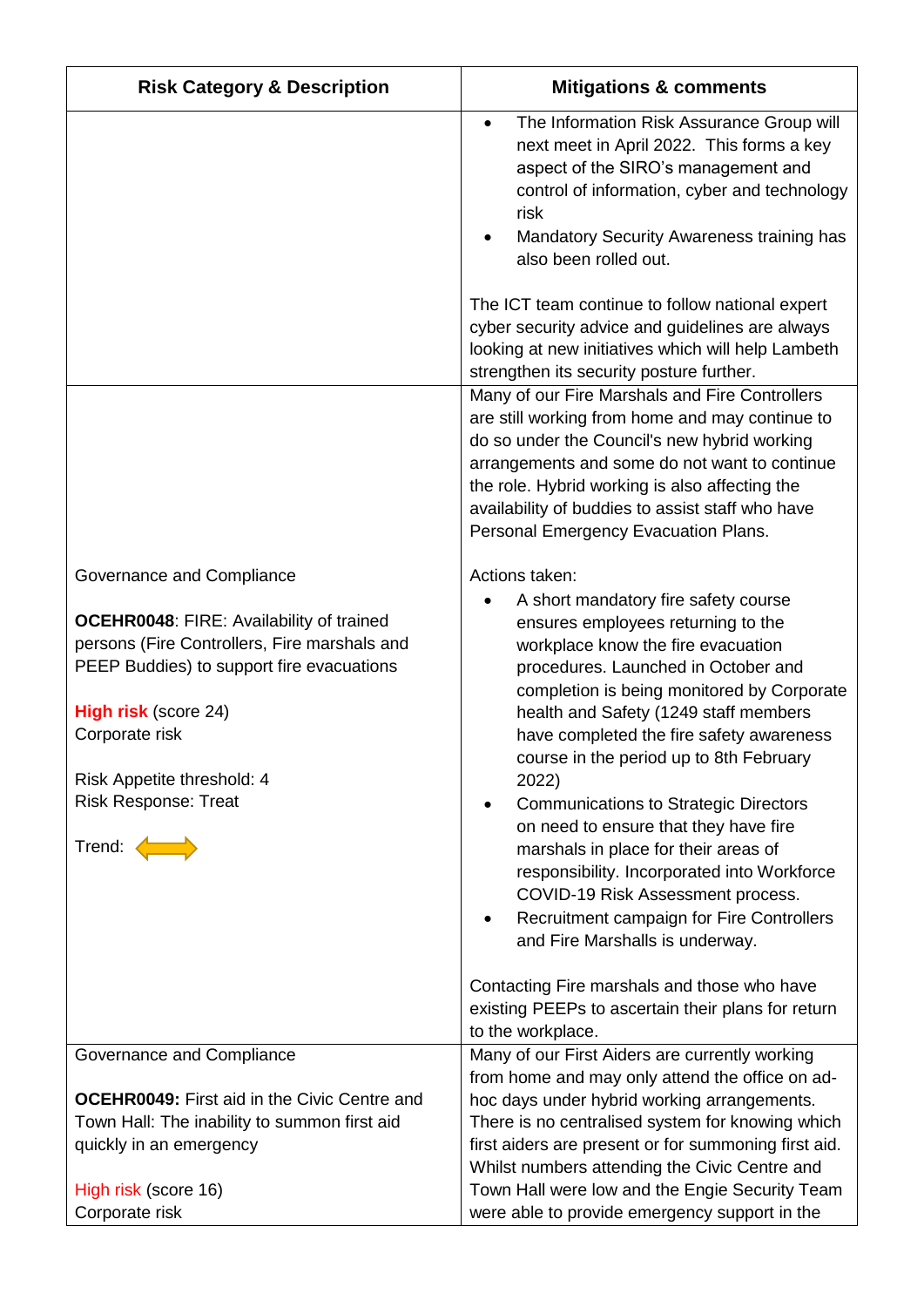| <b>Risk Category &amp; Description</b>                                                                                                                                   | <b>Mitigations &amp; comments</b>                                                                                                                                                                                                                                                                                                                                                                                      |
|--------------------------------------------------------------------------------------------------------------------------------------------------------------------------|------------------------------------------------------------------------------------------------------------------------------------------------------------------------------------------------------------------------------------------------------------------------------------------------------------------------------------------------------------------------------------------------------------------------|
| Risk Appetite threshold: 4<br><b>Risk Response: Treat</b>                                                                                                                | absence of first aiders, this isn't sustainable as<br>more people return and is not part of the<br>substantial role of security personnel.                                                                                                                                                                                                                                                                             |
| Trend:                                                                                                                                                                   | Actions taken:<br><b>Communications to Strategic Directors</b><br>on the need to ensure that they have First<br>Aiders in place for their areas of<br>responsibility.<br>Availability of First Aiders has been<br>Incorporated into Workforce COVID-19 Risk<br>Assessment process and first aiders are<br>also being contacted directly.                                                                               |
|                                                                                                                                                                          | Working with Lambeth Technology to develop a<br>simple system, with a single telephone number, to<br>alert those that are present that there is a first aid<br>emergency. However due to changes to<br>telephony provider this project cannot start until<br>March.                                                                                                                                                    |
|                                                                                                                                                                          | An audit of corporate SAR's identified four high<br>risk areas relating to ownership, polices,<br>performance and systems. To improve SARs<br>performance corporately, an improvement plan<br>and improvement group are in place to deliver the<br>following objectives:                                                                                                                                               |
| Governance and Compliance<br>RSDR0022: Corporate SAR's: Failure to improve<br>performance and implement recommendations<br><b>High risk (score 16)</b><br>Corporate risk | 1)<br>Review the SAR's process from start to<br>finish and establish where delays and<br>issues are occurring<br>Identify and implement actions to improve<br>2)<br>response times and quality<br>Report findings to the Data Protection<br>3)<br>Officer                                                                                                                                                              |
| Risk Appetite threshold: 4<br><b>Risk Response: Treat</b><br>Trend:                                                                                                      | Due to good progress with the improvement plan<br>and improvement group, SAR's performance<br>during 21/22 was a marked improvement<br>compared to 20/21:<br>Q3 21/22: 76.42% cases closed<br>Q3 20/21: 47.73% cases closed<br>$\bullet$<br>YTD 21/22: 75.68% cases closed<br>$\bullet$<br>YTD 20/21: 42.28% cases closed<br>To ensure the improvements are maintained,<br>weekly performance reports are produced and |
|                                                                                                                                                                          | monitored by the Information Governance Team<br>and SAR's Improvement Group.                                                                                                                                                                                                                                                                                                                                           |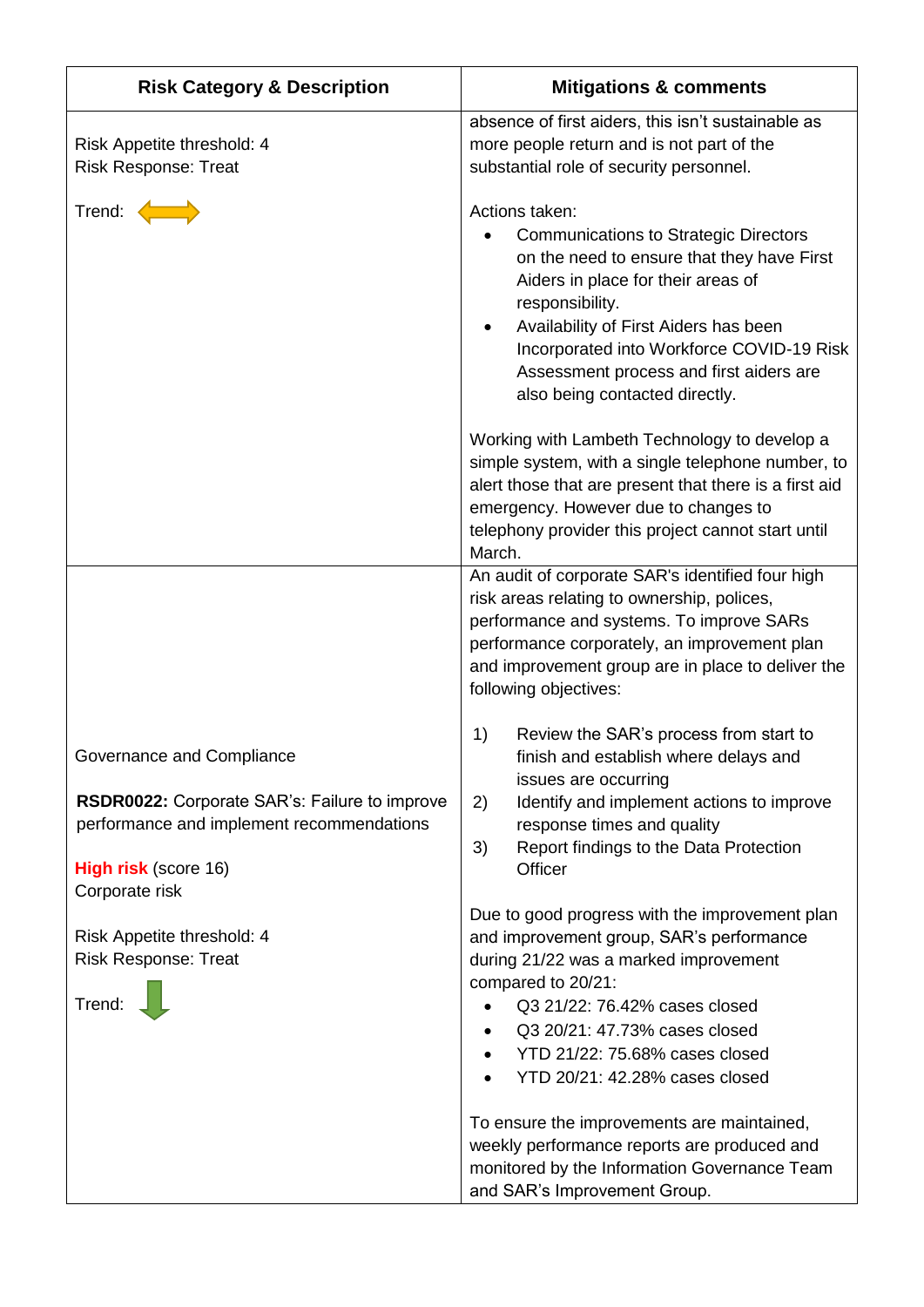2.16 **Table 3: Top 10 Strategic risks -** Strategic risks relate to strategic priorities and Borough Plan outcomes

| <b>Ref</b>     | <b>Risk</b>                                                                                                                  | Q2 21/22              | Q3 21/22              | Q4 21/22              | Trend* |
|----------------|------------------------------------------------------------------------------------------------------------------------------|-----------------------|-----------------------|-----------------------|--------|
| 1              | Failure to deliver the estate regeneration<br>programme (Homes for Lambeth) to plan<br>& budget                              | <b>High</b><br>(24)   | <b>High</b><br>(24)   | <b>High</b><br>(24)   |        |
| $\overline{2}$ | Loss of investment (growth and<br>opportunity)                                                                               | <b>High</b><br>(24)   | <b>High</b><br>(24)   | <b>High</b><br>(24)   |        |
| 3              | Lambeth Borough not Net Zero (carbon<br>emissions) by 2030                                                                   | <b>High</b><br>(16)   | <b>High</b><br>(16)   | <b>High</b><br>(16)   |        |
| 4              | Escalating demand and costs for<br><b>Temporary Accommodation</b>                                                            | <b>High</b><br>(16)   | <b>High</b><br>(16)   | <b>High</b><br>(16)   |        |
| 5              | Historic abuse redress: inability to<br>provide the redress scheme within the<br>available financial envelope                | <b>Medium</b><br>(12) | <b>High</b><br>(16)   | <b>High</b><br>(16)   |        |
| 6              | Increased terrorism threat and failure to<br>meet the requirements of Counter<br>Terrorism and Security Act 2015             | <b>High</b><br>(24)   | High<br>(16)          | <b>High</b><br>(16)   |        |
| $\overline{7}$ | Ongoing concerns with provider<br>resilience (social care)                                                                   | <b>Medium</b><br>(8)  | <b>Medium</b><br>(12) | <b>Medium</b><br>(12) |        |
| 8              | Pupil place planning -pupil numbers<br>increase/decrease impacts on services<br>and budgets                                  | <b>Medium</b><br>(12) | <b>Medium</b><br>(12) | <b>Medium</b><br>(12) |        |
| 9              | Reputational damage for the organisation<br>relating to Estates Regeneration<br>Programme                                    | <b>Medium</b><br>(12) | <b>Medium</b><br>(12) | <b>Medium</b><br>(12) |        |
| 10             | Increasing demand for Adults Social<br>Care negatively impacts delivery of<br>statutory obligations and customer<br>outcomes | <b>Medium</b><br>(8)  | <b>Medium</b><br>(8)  | <b>Medium</b><br>(8)  |        |

\*Trend arrow indicates a change in risk score or general direction of travel.

2.17 **Table 4:** Mitigations and comments for top five strategic risks:

| <b>Risk Category &amp; Description</b>         | <b>Mitigations &amp; comments</b>                     |
|------------------------------------------------|-------------------------------------------------------|
| <b>Growth and Opportunity</b>                  | The risk remains high due to the ambitious nature     |
|                                                | of the programme, disruption from Covid 19 and        |
| <b>NGSR0027:</b> Failure to deliver the estate | Brexit continues to be monitored and tracked. The     |
| regeneration programme (Homes for Lambeth) to  | main impact of which is being seen in availability of |
| plan & budget                                  | materials and labour and in construction cost         |
|                                                | inflation – these issues are also driven by the       |
| High risk (score 24)                           | general inflationary pressures being experienced      |
| Strategic risk                                 | across the market at this time. Design work has       |
|                                                | progressed well and several planning consents         |
| Risk Appetite threshold: 16                    | were obtained over the past year including: Trinity   |
| <b>Risk Response: Treat</b>                    | Rise and Jonathan & Orsett street which has           |
|                                                | continued the momentum of delivery.                   |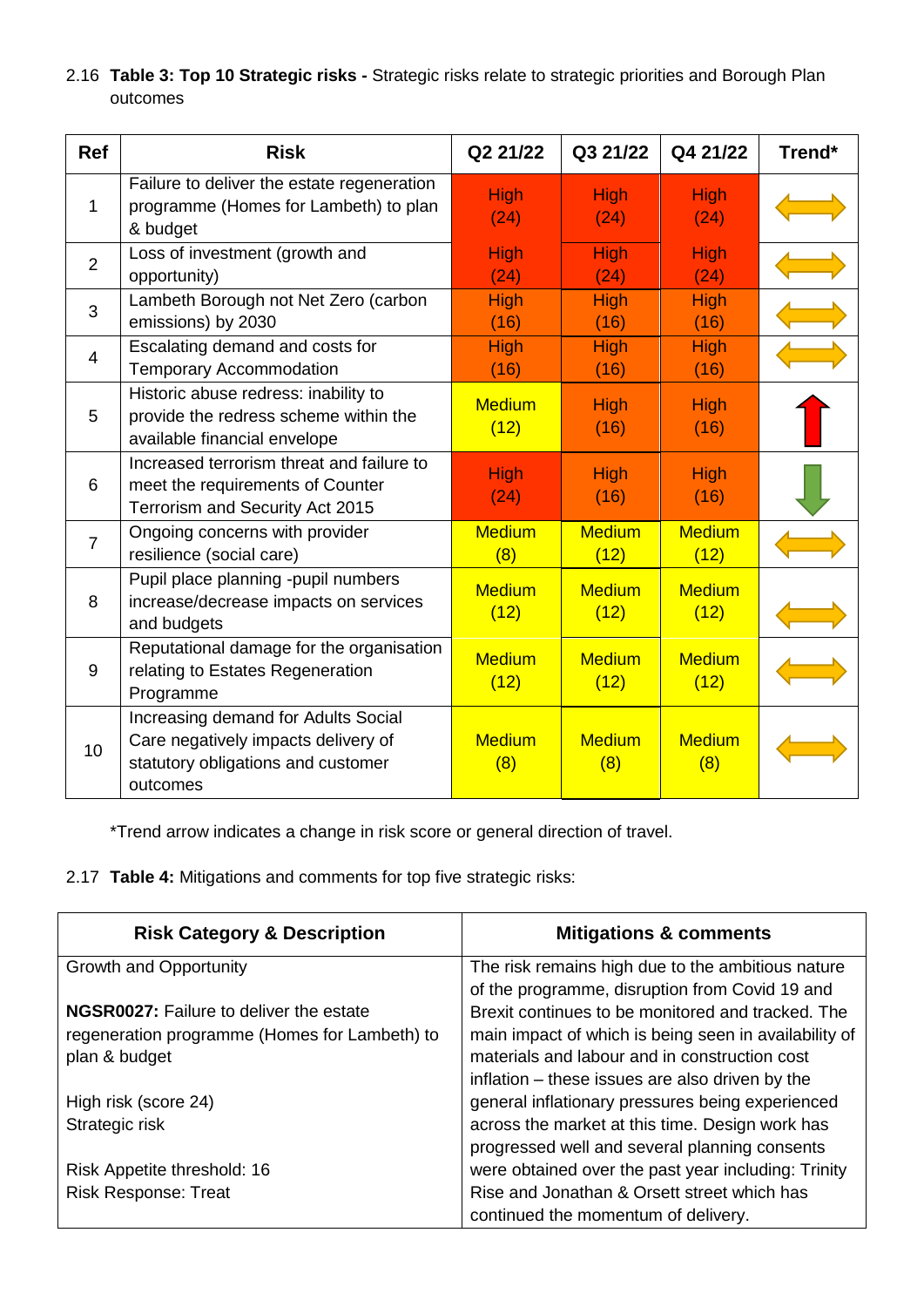| <b>Risk Category &amp; Description</b>                                                                                                                             | <b>Mitigations &amp; comments</b>                                                                                                                                                                                                                                                                                                                                                                                                                                                                                                                                                                                                                                                                                                                                                                                                                                                                                                                                                                                                                                                                            |
|--------------------------------------------------------------------------------------------------------------------------------------------------------------------|--------------------------------------------------------------------------------------------------------------------------------------------------------------------------------------------------------------------------------------------------------------------------------------------------------------------------------------------------------------------------------------------------------------------------------------------------------------------------------------------------------------------------------------------------------------------------------------------------------------------------------------------------------------------------------------------------------------------------------------------------------------------------------------------------------------------------------------------------------------------------------------------------------------------------------------------------------------------------------------------------------------------------------------------------------------------------------------------------------------|
| Trend:                                                                                                                                                             | The programme remains largely on track in terms<br>of overall viability and delivery of new homes with<br>some slippage seen in the early period of the<br>programme which is reported in the 22/23 JDP.<br>The number of open market sales planned in the<br>first 3 years is limited which minimises the risk to<br>delivery as in the early years there is lesser<br>reliance on the cross subsidy of affordable homes<br>from private sales revenues to support delivery.<br>This overarching HFL delivery risk is underpinned<br>by 11 individual HFL group risks relating to Health<br>& Safety, Macroeconomics, Governance, Scrutiny<br>and Programme Management and is reported on<br>regularly to Corporate Committee.<br>A number of key mitigations are in place including:<br>maintain a watching brief on the impacts of Covid<br>19 and Brexit and take mitigating actions, ensure<br>opportunities to secure third party financial support<br>e.g from the GLA are maximised, ensure that<br>council team has sufficient professional and<br>technical capacity to deliver their parts of the |
| <b>Growth and Opportunity</b><br>NGSR0024: Loss of investment (growth and                                                                                          | programme and to act as commissioner of and<br>client to HFL<br>Risk remains high. The main causes of this risk<br>are: longer term lasting impacts of Covid-19 (e.g.<br>permanent shift in working patterns); economic<br>downturn; increasing competition and loss of EU<br>funding due to Brexit; continuing uncertainty<br>around TfL long term funding settlement putting<br>major infrastructure projects at risk; poor investor<br>market perception of Lambeth.                                                                                                                                                                                                                                                                                                                                                                                                                                                                                                                                                                                                                                      |
| opportunity)<br><b>High risk (score 24)</b><br>Strategic risk<br>Risk Appetite threshold: 16<br><b>Risk Response: Treat</b><br>Trend: $\left\langle \right\rangle$ | The following key controls are in place to manage<br>and respond to this risk:<br>Implement Economic Resilience Strategy v2.0<br>now published and adopted<br>Increase understanding of land assets<br>$\bullet$<br>through progression of a housing growth<br>strategy<br>Tracking income from developers e.g.<br>$\bullet$<br>s106/CIL etc<br>Implementing strategy around relationships<br>with key owner occupiers in the borough<br>Monitoring investment and identifying<br>opportunities                                                                                                                                                                                                                                                                                                                                                                                                                                                                                                                                                                                                              |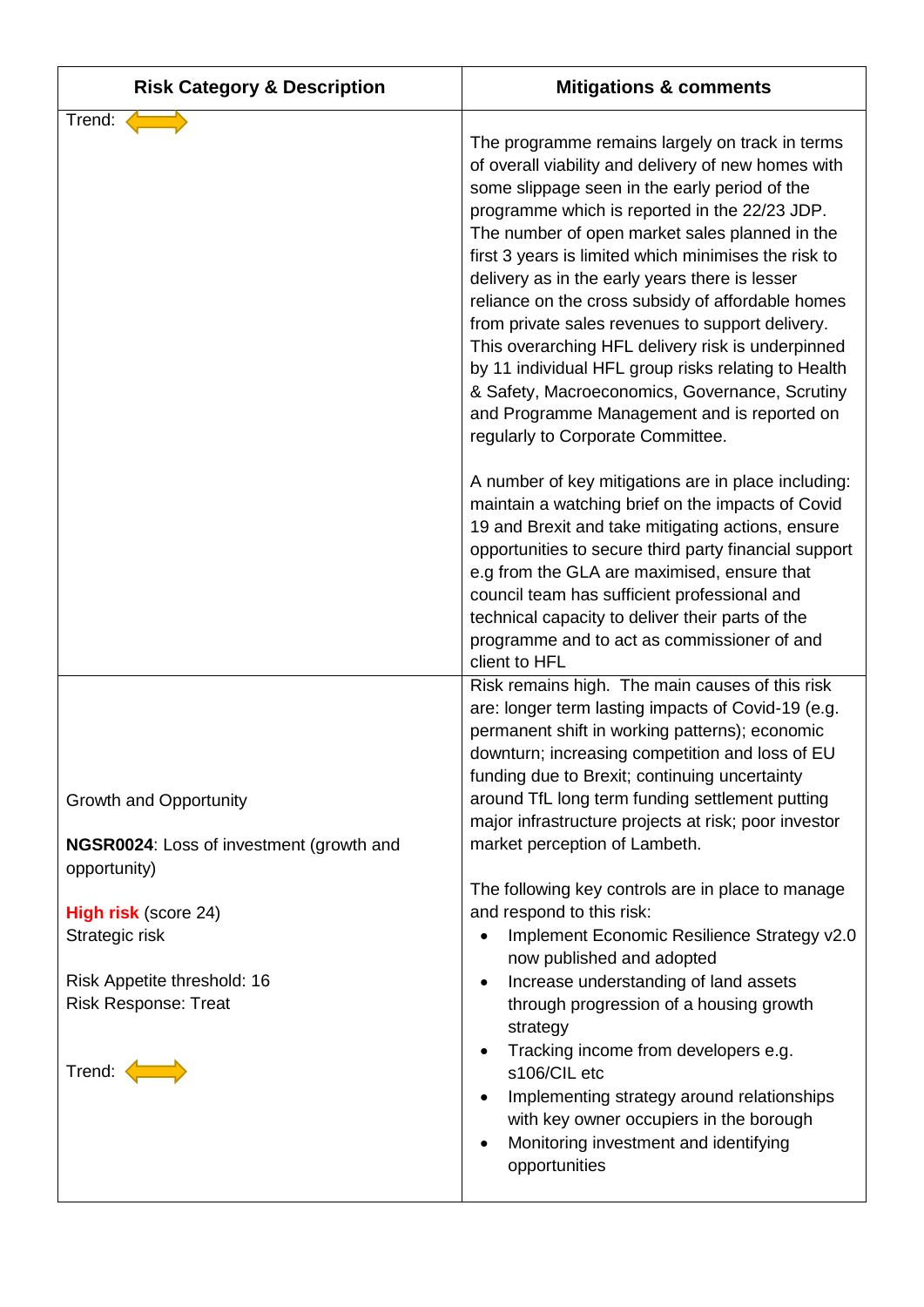| <b>Risk Category &amp; Description</b>                                                                                                                                                                                                               | <b>Mitigations &amp; comments</b>                                                                                                                                                                                                                                                                                                                                                                                                                                                                                                                                                                                                                                             |
|------------------------------------------------------------------------------------------------------------------------------------------------------------------------------------------------------------------------------------------------------|-------------------------------------------------------------------------------------------------------------------------------------------------------------------------------------------------------------------------------------------------------------------------------------------------------------------------------------------------------------------------------------------------------------------------------------------------------------------------------------------------------------------------------------------------------------------------------------------------------------------------------------------------------------------------------|
|                                                                                                                                                                                                                                                      | Collaborating closely with key partners such as<br>GLA, TFL, NR, Homes England etc                                                                                                                                                                                                                                                                                                                                                                                                                                                                                                                                                                                            |
|                                                                                                                                                                                                                                                      | The risk of not meeting the Net Zero target date is<br>still high due to the council's lack of direct control<br>over emissions in the borough. However, a lot of<br>progress has been made over the past quarter.                                                                                                                                                                                                                                                                                                                                                                                                                                                            |
| <b>Customer Outcomes and Quality</b><br>NGSR0033: Lambeth Borough not Net Zero<br>(carbon emissions) by 2030<br>High risk (score 16)<br>Strategic risk<br>Risk Appetite Threshold: 8<br><b>Risk Response: Treat</b><br>Trend: $\left\langle \right $ | Building upon the Citizens Assembly that was held<br>in quarter 2, a draft Climate Action Plan has<br>brought together key partners to collaborate. The<br>ambition is to reach Net Zero by 2030 as collective,<br>recognising that wider national changes are<br>needed to reach NZ.<br>The GLA have published research into pathways to<br>Net Zero by 2030 and this will enable LBL to build<br>upon this with our partners and understand impact.<br>A measurement & evaluation framework will be<br>developed to track progress across the borough<br>and our data will enable others to decarbonise<br>efficiently.<br>There are actions which are needed to enable Net |
|                                                                                                                                                                                                                                                      | Zero e.g. decarbonisation of the electricity grid<br>which are beyond our control, which if they do not<br>happen then we cannot reach Net Zero.                                                                                                                                                                                                                                                                                                                                                                                                                                                                                                                              |
|                                                                                                                                                                                                                                                      | Lambeth continues to prevent or relieve around<br>50% of households from becoming homeless.<br>Despite this being at the second-highest level in<br>London, the number of people in Temporary<br>Accommodation (TA) continues to increase.                                                                                                                                                                                                                                                                                                                                                                                                                                    |
| <b>Customer Outcomes and Quality</b><br><b>RSDR0008:</b> Escalating demand and cost for<br><b>Temporary Accommodation</b><br><b>High risk</b> (score 16)                                                                                             | On 31st December 2021 there were 3,119<br>households in temporary accommodation<br>representing an increase of 13% when compared<br>to occupation levels on 31st December 2020.                                                                                                                                                                                                                                                                                                                                                                                                                                                                                               |
| Strategic risk<br>Risk Appetite Threshold: 8                                                                                                                                                                                                         | Following discussions on a new TA model, we<br>currently developing a business case that will be<br>presented to Senior Leadership Team. There is                                                                                                                                                                                                                                                                                                                                                                                                                                                                                                                             |
| <b>Risk Response: Treat</b><br>Trend: $\left\langle \right $                                                                                                                                                                                         | potential to provide better quality temporary<br>accommodation located within or close to Lambeth<br>at neutral cost.                                                                                                                                                                                                                                                                                                                                                                                                                                                                                                                                                         |
|                                                                                                                                                                                                                                                      | Key mitigations around strategic planning,<br>resource management and commissioning remain<br>ongoing.                                                                                                                                                                                                                                                                                                                                                                                                                                                                                                                                                                        |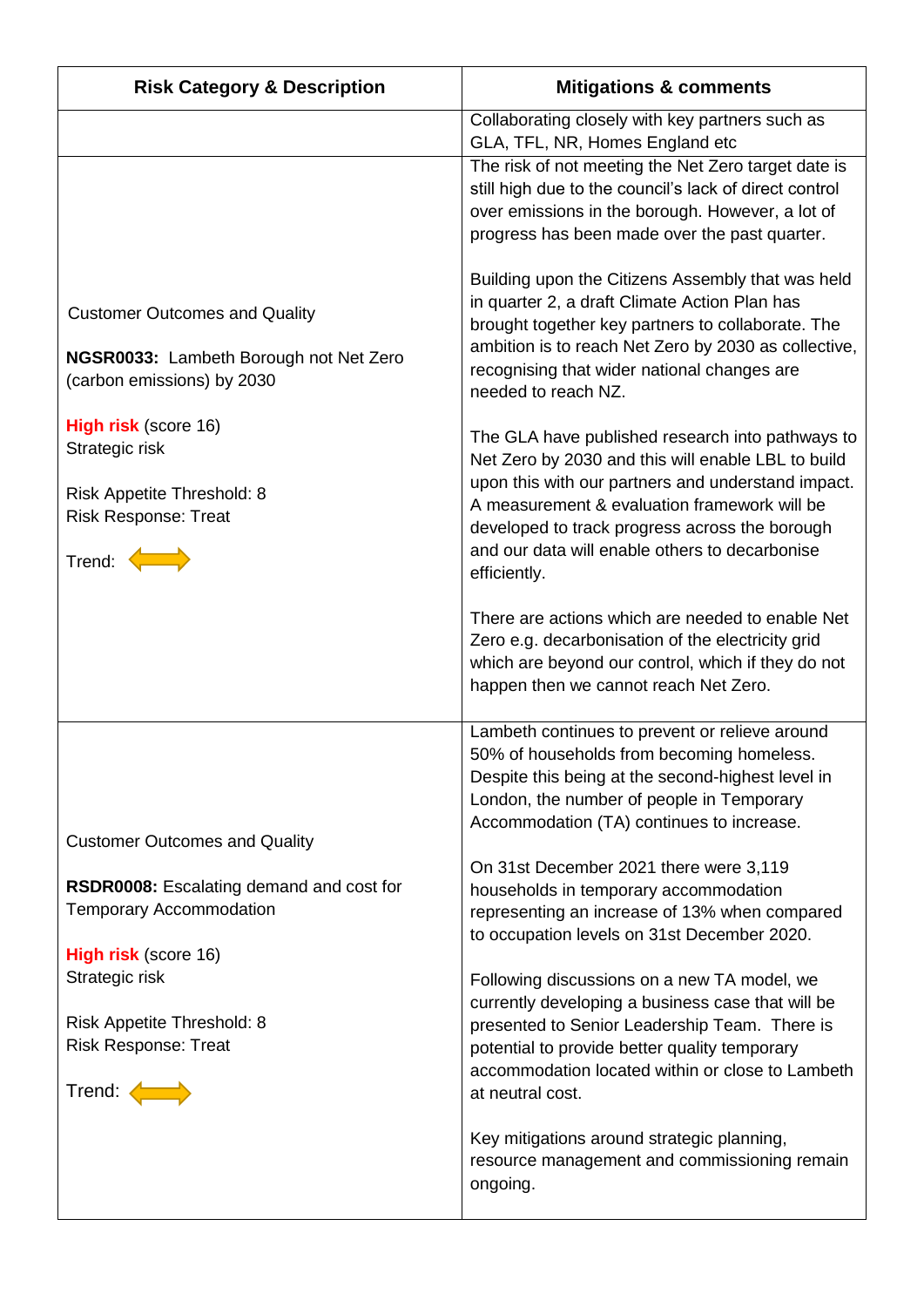| <b>Risk Category &amp; Description</b>                                                                                         | <b>Mitigations &amp; comments</b>                                                                                                                                                                                                                                  |
|--------------------------------------------------------------------------------------------------------------------------------|--------------------------------------------------------------------------------------------------------------------------------------------------------------------------------------------------------------------------------------------------------------------|
| Strategy and Finance                                                                                                           | Redress spend is now almost certain to exceed the<br>allocated budget of 125m. How high it goes and<br>what becomes a problem for the organisation is a<br>key challenge which is being closely monitored and<br>assessed.                                         |
| <b>ECIS0062:</b> Historic abuse redress: inability to<br>provide the redress scheme within the available<br>financial envelope | The latest actuarial review has been received and<br>shows that total costs could now be between<br>£160m - 180m, including overheads of around £7-<br>10m. Given the high volume of applications                                                                  |
| <b>High risk</b> (score 16)<br>Strategic risk                                                                                  | received just before the scheme closure there<br>remains some uncertainty around final costs<br>however this uncertainty will reduce as more of the                                                                                                                |
| Risk Appetite Threshold: 8<br><b>Risk Response: Treat</b>                                                                      | remaining applications are concluded.                                                                                                                                                                                                                              |
| Trend:                                                                                                                         | There are currently around 600 open claims which<br>could have significant associated costs, earmarked<br>reserves are in place and assurance and audit<br>monitoring remain in progress however this<br>remains a key risk with significant financial<br>impacts. |

## **COVID-19 risk management**

- 2.18 The impacts of COVID-19 have been considered for each of the key risks contained in this report. Due to the number of new risks posed by COVID-19 a separate risk register is in place to monitor the identified and emerging COVID-19 risks. The risk register currently contains **8 risks** relating to **five** different themes including, Workforce, infection control, finance and service delivery.
- 2.19 The COVID-19 risk register is reviewed as part of the regular Silver/Gold group meetings which have taken place since early 2020.
- 2.20 The full risk register is available to view at appendix B, and a sample of the identified risks are shown in table 5 below.
- 2.21 **Table 5:** Sample of key COVID-19 risks at Q4 2021/22:

| <b>Ref</b> | <b>Risk</b>                                                                               | <b>Current</b><br>rating<br>Q4 21/22 | <b>Trend</b> | <b>Comments</b>                                                                                                                                                                   |
|------------|-------------------------------------------------------------------------------------------|--------------------------------------|--------------|-----------------------------------------------------------------------------------------------------------------------------------------------------------------------------------|
|            | Increase in poverty and debt amongst<br>vulnerable citizens                               | <b>High</b><br>(24)                  |              | The economic impact of COVID-<br>19 continues to have an adverse<br>impact, however the<br>unemployment rate is<br>decreasing, and is now at its<br>lowest since June 2020 (6.2%) |
| 2          | Low uptake of COVID-19 vaccinations<br>within the community and care provider<br>settings | <b>High</b><br>(16)                  |              | Vaccination uptake remains a<br>challenge in the borough. The<br>vaccination uptake programme is<br>in place and is focused on                                                    |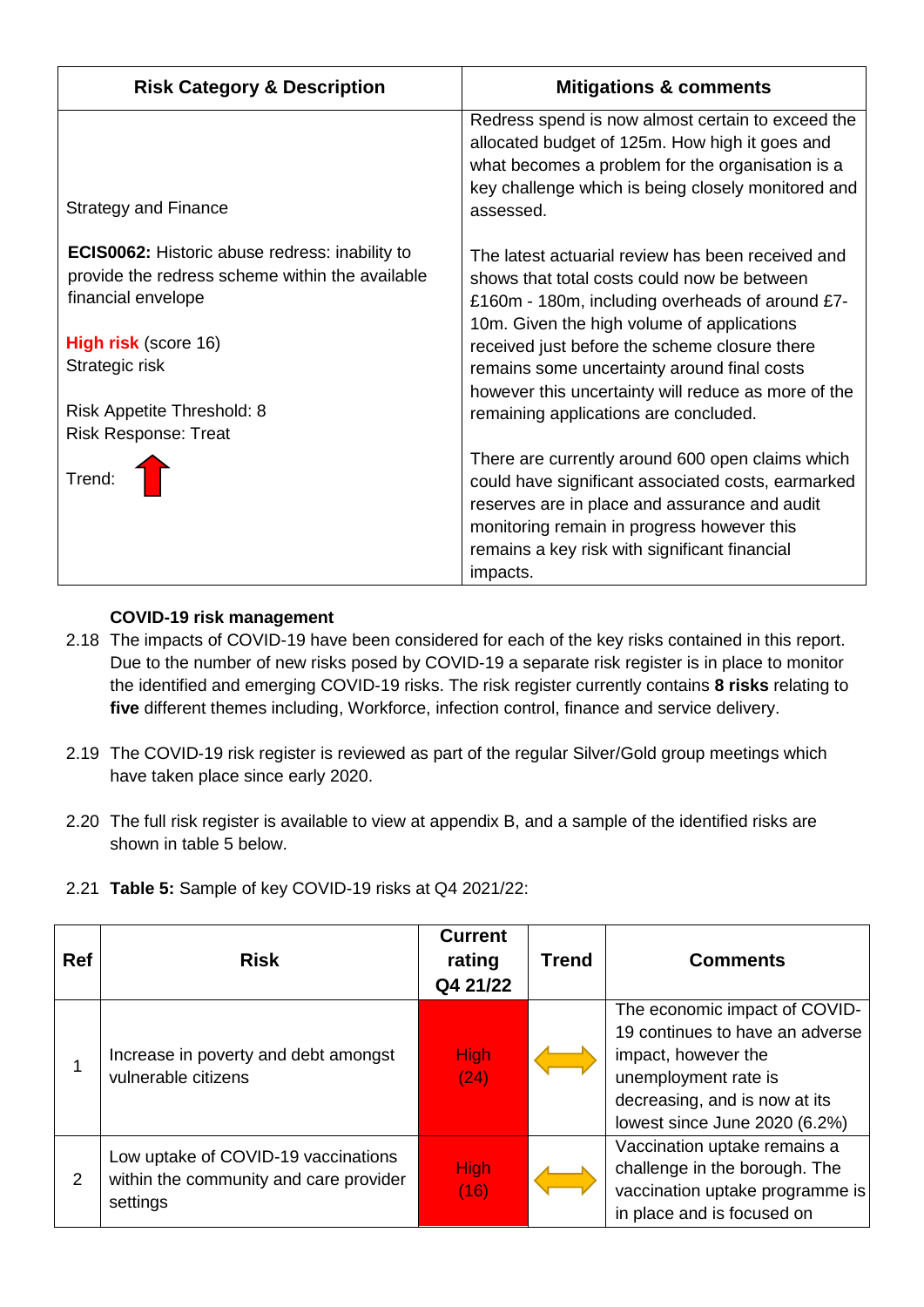|   |                                                                                                                                               |                      | increasing uptake in older and<br>vulnerable residents (cohorts 2-4<br>and 6) and health and wellbeing<br>in black communities.                                                                                                                         |
|---|-----------------------------------------------------------------------------------------------------------------------------------------------|----------------------|---------------------------------------------------------------------------------------------------------------------------------------------------------------------------------------------------------------------------------------------------------|
| 3 | Health and social care workforce de-<br>stabilised as a result of COVID 19 and<br>Vaccination as Condition of<br>Deployment (VCOD) policy     | <b>Medium</b><br>(8) | The government has announced<br>that the VCOD policy is to be<br>scrapped from 15 <sup>th</sup> March thus<br>reducing this risk significantly.<br>However nationally many staff<br>have already left their roles due<br>to the uncertainity with this. |
| 4 | Significant number of key staff (and<br>providers) are infected with COVID-19<br>and unable to perform their duties                           | <b>Medium</b><br>(8) | Days lost to sickness increased<br>in December due to the Omicron<br>wave, however daily sickness<br>rates have declined since<br>January and currently remain<br>moderately low.                                                                       |
| 5 | Government grant may not cover full<br>financial impact of additional<br>expenditure and loss of income as a<br>result of the Covid-19 crisis | Low<br>(4)           | Risk is now unlikely, there are<br>currently no extra demands so<br>not a big risk at moment, will<br>continue to monitor.                                                                                                                              |

2.22 **Note:** COVID risks and impacts will have a long-term effect on a number of areas e.g. community, finances and service delivery, the impacts will be factored into the assessments of key risks on an ongoing basis.

## **3. FINANCE**

- 3.1 Whilst there are no specific capital or revenue financial implications arising as a result of this report, the Council has a number of significant corporate/strategic risks that it is managing. Should any of these risks materialise there would be an associated financial burden for the Council, therefore there is a need for all Council staff and Members to ensure that risk management becomes a proactive tool and that mitigating actions are identified, managed, monitored and delivered to ensure that risks do not materialise.
- 3.2 The improved management of Council risks should result in financial savings and/or cost avoidance by reducing the number of incidents that occur through unmanaged risks. Additionally, managing opportunity risks will increase the likelihood of savings through identifying opportunities in line with the financial strategy.

# **4. LEGAL AND DEMOCRACY**

- 4.1 Regulation 4 of the Accounts and Audit Regulations 2015 sets out the Council's responsibility for ensuring that its financial management is adequate and effective and that it has a sound system of internal control which facilitates the effective exercise of the Council's functions, and which includes arrangements for the management of risk.
- 4.2 There were no further comments from Democratic Services.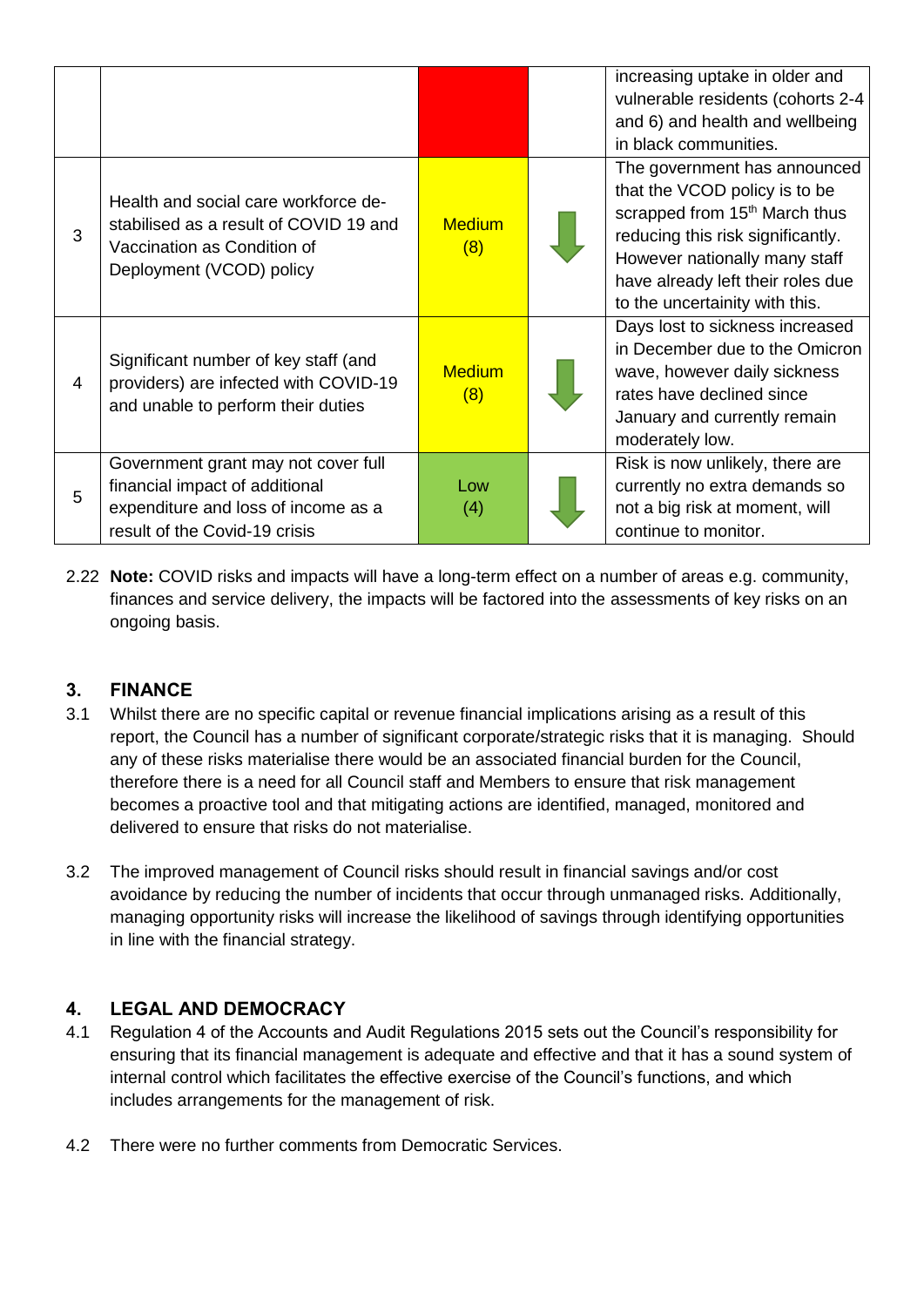## **5. CONSULTATION AND CO-PRODUCTION**

5.1 Directorate Management Teams and risk owners have been fully consulted during this process.

## **6. RISK MANAGEMENT**

6.1 Full management of the Council's top risks will allow for effective decisions to be made across the Council's business.

## **7. EQUALITIES IMPACT ASSESSMENT**

- 7.1 The primary objective of Equality Impact Assessments (EIAs) is to determine the differential impact of a proposed policy, service or business activity and obtain a profile on how it affects different community groups.
- 7.2 Identifying risks and measures that might be employed to mitigate adverse impact is a crucial part of the EIA process.
- 7.3 In order to facilitate mainstreaming of the monitoring and control of identified EIA risks as best practice, departments should include the identified risks and controls measures in the Corporate Risk Register.
- 7.4 Risk owners should be aware of equality implications when delivering the control measures.

## **8. COMMUNITY SAFETY IMPLICATIONS**

8.1 Risk management plays a key role in the Civil Contingencies Act 2004. The Council has a responsibility to ensure that it manages its risks effectively to reduce the risk of incidents affecting the safety of the community.

#### **9. ORGANISATIONAL IMPLICATIONS Environmental**

9.1 Environmental issues are at the forefront of decision-making; this means that risk owners should only be agreeing to control measures that are environmentally friendly.

## **Staffing and accommodation**

9.2 None.

## **Procurement**

9.3 None.

## **Health**

9.4 None.

## **10. TIMETABLE FOR IMPLEMENTATION**

10.1 The management of risk is an ongoing process, the Council's risk management policy and strategy (2020-23) sets out the ongoing Risk Management objectives.